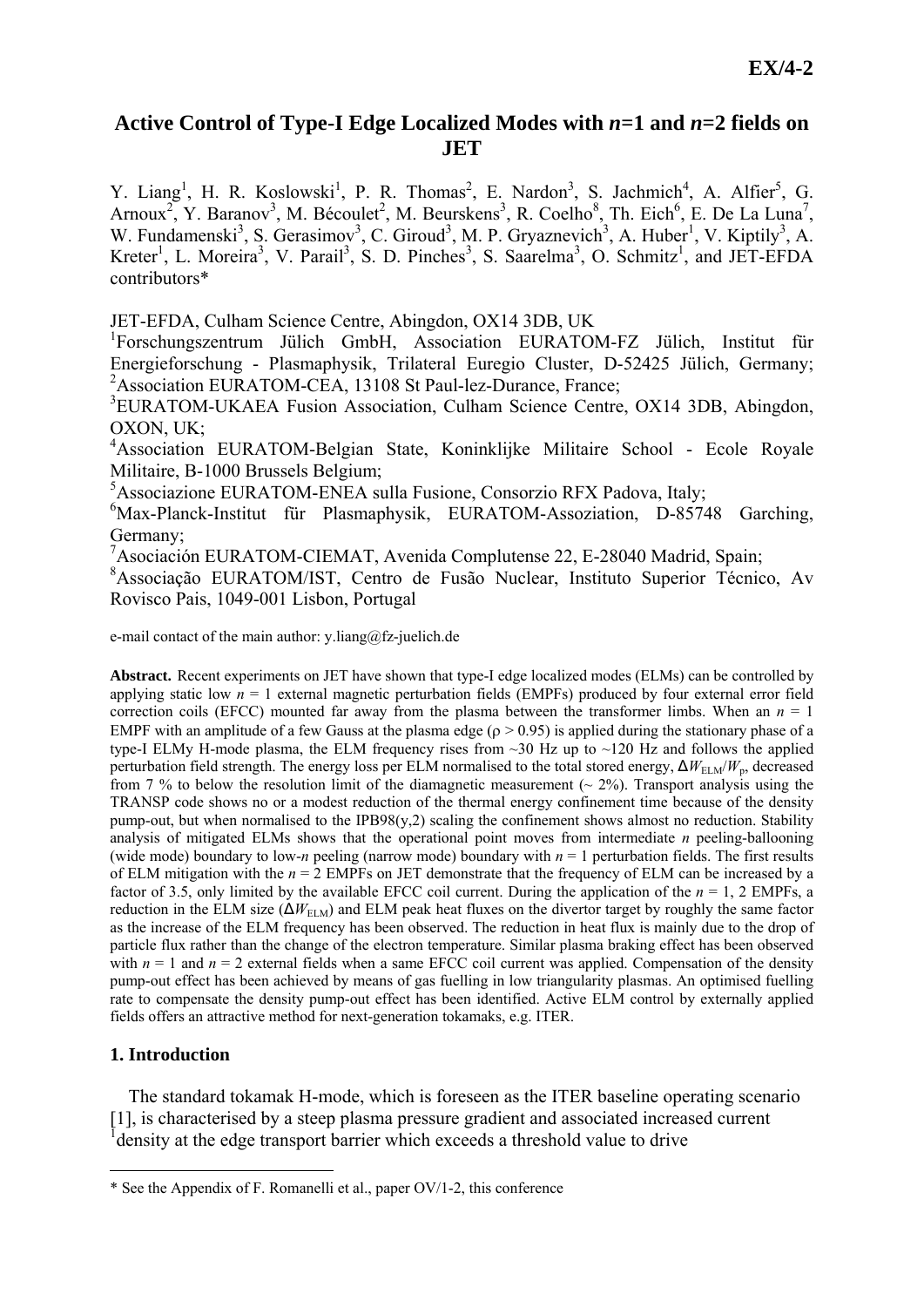magnetohydrodynamic (MHD) instabilities referred to as Edge Localized Modes (ELMs) [2,3]. The so-called Type-I ELMs leads to a periodic expulsion of a considerable fraction of the stored energy content onto the plasma facing components. The periodic and transient expulsion of energy onto plasma facing components is predicted to be too high and will pose a severe problem for the integrity and lifetime of these components. Melting or high erosion rates might occur under certain conditions, as it is derived from extrapolations based on present knowledge [4]. Therefore, reliable methods for the control of Type-I ELM power losses are required for operation of a future fusion machine, e.g. ITER [1].

Previous experiments on DIII-D have shown that the application of resonant magnetic perturbation fields (RMP) is a promising technique for the complete suppression of ELMs with an  $n = 3$  field induced by a set of in-vessel coils [5, 6]. On JET, active control of the transient heat loads due to large type-I ELMs has been achieved with low- $n (n = 1$  and  $n = 2)$ fields induced by the set of EFCCs [7-9] mounted outside of the vacuum vessel [10]. When an  $n = 1$  EMPF with an amplitude of a few Gauss at the plasma edge ( $\rho > 0.95$ ) is applied during the stationary phase of a type-I ELMy H-mode plasma, the ELM frequency rises from  $\sim$ 30 Hz up to  $\sim$ 120 Hz and follows the applied perturbation field strength [7]. ELM mitigation does not depend on the orientation respect to the vacuum vessel of the applied  $n = 1$  magnetic fields. Active control of type-I ELMs with  $n = 1$  EMPFs has been developed for more ITERrelevant configurations and parameters in a wide operational space of plasma triangularity ( $\delta_{\text{U}}$ up to 0.45),  $q_{95}$  (4.8 - 3.0) and beta ( $\beta_N$  up to 3.0) on JET [8, 11]. The results of ELM mitigation with the  $n = 2$  EMPFs on JET demonstrate that the frequency of ELM can be increased by a factor of 3.5, only limited by the available EFCC coil current. A wide operational window of  $q_{95}$  has also been obtained for ELM mitigation with either  $n = 1$  or  $n =$ 2 EMPFs [8].

## **2. EMPF induced by EFCCs on JET**

 On JET, external perturbation fields can be applied by the EFCCs [10]. The system consists of four square shaped coils (∼6 m in dimension) which are mounted at equally spaced toroidal positions and attached to the transformer yokes as shown in figure 1(a). Each coil spans a toroidal angle of 70º and has a radial distance along the winding of 5.3 to 7 m from the axis of the machine. It has 16 turns and the maximum total coil current amounts to  $I_{\text{EFCC}} = 48$  kAt. Here, the total current is given in terms of the current in one coil winding times the number of turns. Depending on the wiring of the EFCCs either  $n = 1$  or  $n = 2$  EMPFs can be created. In fact, the EFCCs system on JET was originally designed for compensation in both amplitude and phase of the  $n = 1$  harmonic of the intrinsic error field arising from imperfections in the construction or alignment of the magnetic field coils.

Previous studies of the error field on JET show that the amplitude of the intrinsic error,  $B^{\text{err}}_{n=1}(q=2)/B_0$ , is only in the order of 10<sup>-5</sup> [12] which corresponds to a few kAt of EFCC current. The effective radial resonance magnetic perturbations,  $|b_{\text{ref}}| = |B_{\text{ref}}|^{res}$  /*B*<sub>0</sub>|, calculated for  $I_{\text{EFCC}} = 1$  kAt in both  $n = 1$  and  $n = 2$  configurations are shown in figure 1(left), where  $B_{r,eff}$ <sup>res</sup> and  $B_0$  are the radial resonant magnetic perturbation field and the toroidal magnetic fields, respectively [8]. In the  $n = 1$  EFCC configuration, the amplitude of the  $n = 1$ harmonic is one or two magnitudes larger than other components  $(n = 2, 3)$ . However, there is still an  $n = 1$  harmonic existing in the  $n = 2$  EFCC configuration due to the geometry of the EFCCs, and the amplitude of  $b_{r,\text{eff}}(n=1)$  is similar to that of  $b_{r,\text{eff}}(n=2)$  at the plasma edge. Although the amplitude of  $b_{\text{reff}}(n=2)$  in  $n=2$  EFCCs is by a factor of 3 smaller than  $b_{\text{reff}}(n=2)$ 1) in  $n = 1$  EFCCs, the number of resonant surfaces increased by a factor of two and the distances between resonant surfaces are reduced too.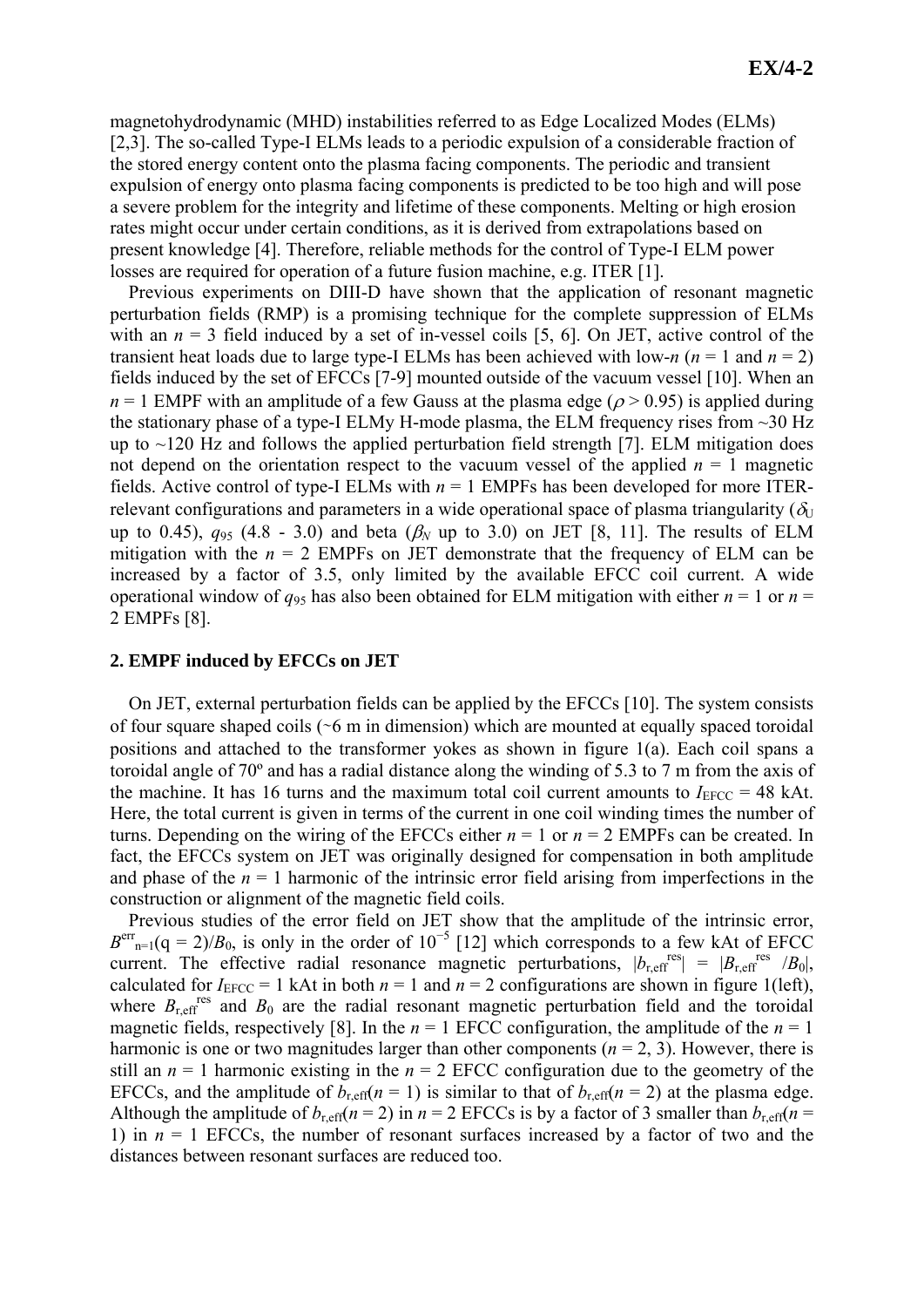Figure 1 (middle and right) shows also two examples of combined Poincaré and laminar plot for  $n = 1$  and  $n = 2$  EFCC configuration. These initial results clearly exhibit the stochastic nature of the field line behaviour. The region around the X-point is sufficiently stochastic and the lobes of the stable and unstable manifolds step out [13]. These field line trajectories caused by the combination of the resonant island chains and the divertor X-point are immanent indication of a resonant destruction of the magnetic field and by that of edge ergodisation. Here, the calculation is based upon an equilibrium reconstruction for pulse #67954 on JET with the perturbing field in vacuum superimposed. Screening effects due to plasma rotation have been neglected.



Figure 1. (left) Effective resonant magnetic perturbation for 1 kAt in the EFCCs in *n* = 1 and *n* = 2 configurations. Poincaré and laminar plot for (middle)  $n = 1$  and (right)  $n = 2$  EFCC configuration with  $I_{\text{EFCC}} = 32$  kAt.

#### **3. Experimental results of ELM mitigation with the low** *n* **EMPF on JET**

 An overview on an ELM mitigation pulse is shown in figure 2. The traces are (*a*) the total input power,  $P_{\text{tot}}$ , and the total stored energy,  $E_{\text{dia}}$ , (*b*) upper and lower plasma triangularity,  $\delta$ <sub>U</sub>,  $\delta$ <sub>L</sub>, (*c*) *I*<sub>EFCC</sub>, (*d*) the line-integrated electron densities *n*<sub>e</sub>*l*, measured with an interferometer along two lines of sight, one close to the magnetic axis (upper trace) and the other near the



pedestal top (lower trace) (the integration lengths of core and edge probing beams are ~3*.*2 m and  $\sim$  1.5 m, respectively), (*e*) electron temperature in the core and near the pedestal top, ( *f* ) the *D<sup>α</sup>* signal measured at the inner divertor. The pulse had a toroidal magnetic field of  $B_t = 2.1$  T and a plasma current of  $I_p$  = 1*.*8 MA, corresponding to an edge safety factor of  $q_{95} = 4.0$ . In these experiments, the type-I ELMy H-mode plasma with a high triangularity shape ( $\delta_{\text{U}}$  = 0.45 and  $\delta_{\text{L}}$ 

Figure 2. (a)–(f) Overview on a typical ELM mitigation experiment in a high triangularity plasma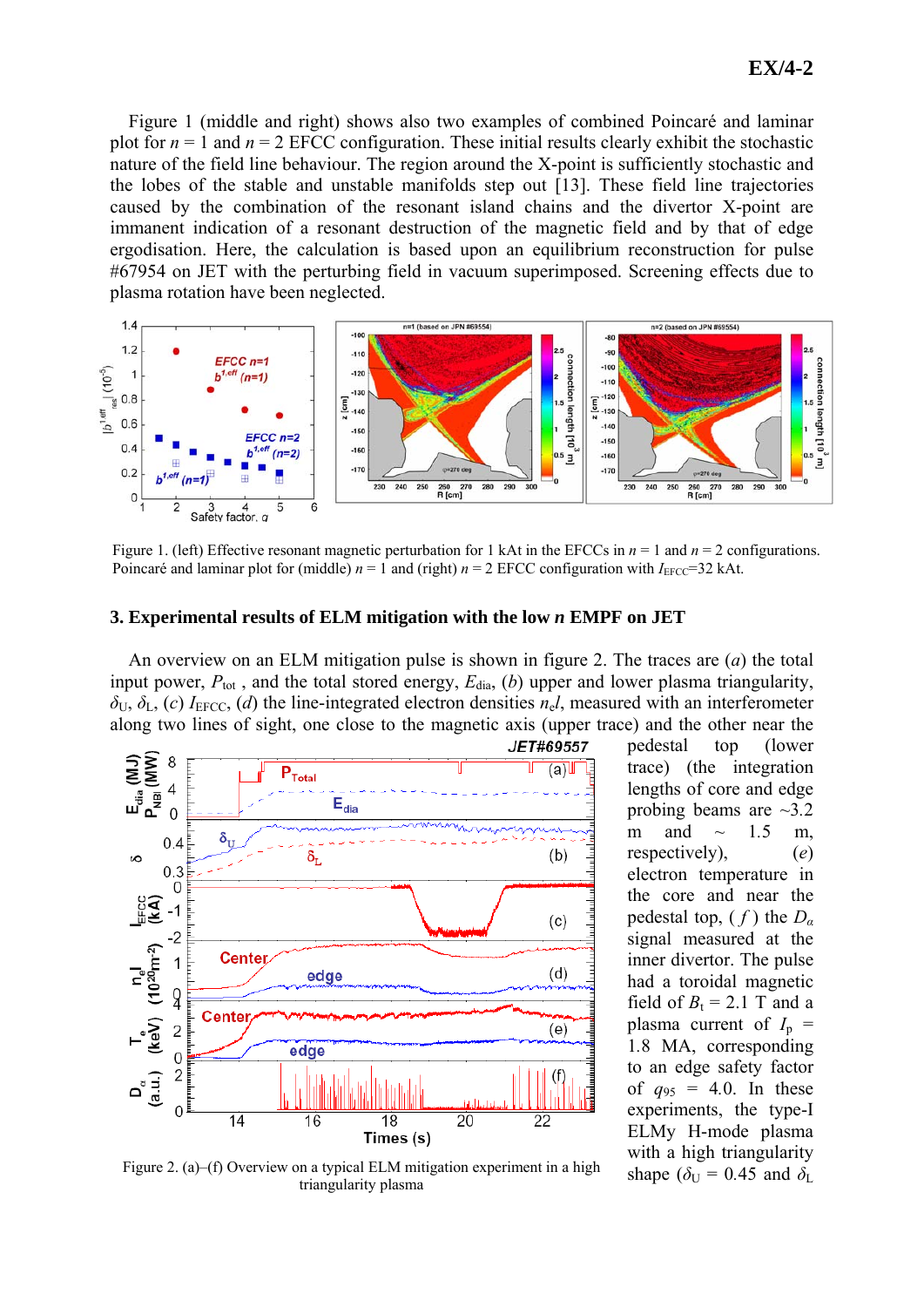$= 0.4$ ) was sustained by neutral beam injection (NBI) with an input power of 7.5 MW for  $\sim 10$ s. The electron collisionality at the pedestal is  $\sim 0.2$ . No additional gas fuelling was applied during the H-mode phase. The  $n = 1$  perturbation field created by the EFCCs has a flat top with  $I_{\text{EFCC}} = 32$  kAt for 2 s, which is by a factor of  $\sim 8$  longer than the energy confinement time of this pulse. Here, the EFCC coil current is only limited due to the  $I<sup>2</sup>t$  thermal rating limit of the power supplies. During the EFCC phase, the  $D_{\alpha}$  signal (*f*) measuring the ELMs showed a strong reduction in amplitude. The ELM frequency increased from  $\sim$  30 Hz to  $\sim$  120 Hz, while the periodic energy loss due to the ELM crashes normalized to the total stored energy,  $\Delta$ *W/W*, measured by the fast diamagnetic loop, indicates a strong reduction from ∼ 8 % to values below the noise level (*<* 2 %) of the diagnostic. A continuous decrease in the electron density is observed in the core and edge line-integrated electron density signals even during the flat top of  $I_{\text{EFCC}}$ . A modest drop (a few per cent) in the total stored energy has been observed during the ELM mitigation phase with the EFCCs.



 Figure 3. The radial profiles in normalized flux coordinate (Ψ) before (full line and empty circles) and during (dashed line and full triangle) mitigation.

Figure 3 shows edge profiles of (a)  $T_e$ ; (b)  $n_e$  and (c) electron pressure  $p_e$  plotted in the normalized flux coordinate measured by using the High Resolution Thomson Scattering (HRTS) diagnostic from the same discharge shown in Fig. 2 [14]. The electron density at pedestal decreases by ∼20 % due to so called density pump-out [15] during the application of the *n* = 1 EMPFs, while the pedestal electron temperature increases keep the pedestal pressure almost in constant. However, the pedestal pressure gradient obtained from the derivative of the fit shows that the maximum pressure gradient profile is decreased by 20 % during the application of the  $n = 1$  EMPF, and the edge pressure barrier is 20 % wider: This is an effect mostly ascribable the strong decrease in n<sub>e</sub> pedestal height with an almost unvaried width.

The stability analysis using the ELITE code shows that the ELM triggering instability is changed from intermediate-*n* ( $n = 15$ ) peeling-ballooning mode (driven by both the current density and the pressure gradient) into a low- $n$  ( $n = 3$ ) peeling mode (driven only by the current density) [16]. The most unstable mode width decreases from 3 % of the poloidal flux as the plasma crosses the stability boundary while during the edge stochastisation, the mode width grows gradually from almost zero as the stability boundary is crossed, i.e. the modes that become unstable first, thus triggering the ELM, are very narrow  $\left(\sim\right]$  % of the poloidal flux) in radial extent. Assuming that the width of the ELM triggering instability (i.e. the width of the most unstable mode) affects the ELM size, this could explain why the ELM size is reduced at the activation of the *n* = 1 EMPF.

Figure 4 shows the reduction factor of the peak divertor surface temperature (square) and peak heat flux (diamond) measured by an IR camera viewing the outer strike point as a function of the increases of ELM frequency with an application of the  $n = 2$  EMPF [9, 17]. During the application of the  $n = 2$  EMPFs, the ELM peak heat fluxes on the divertor target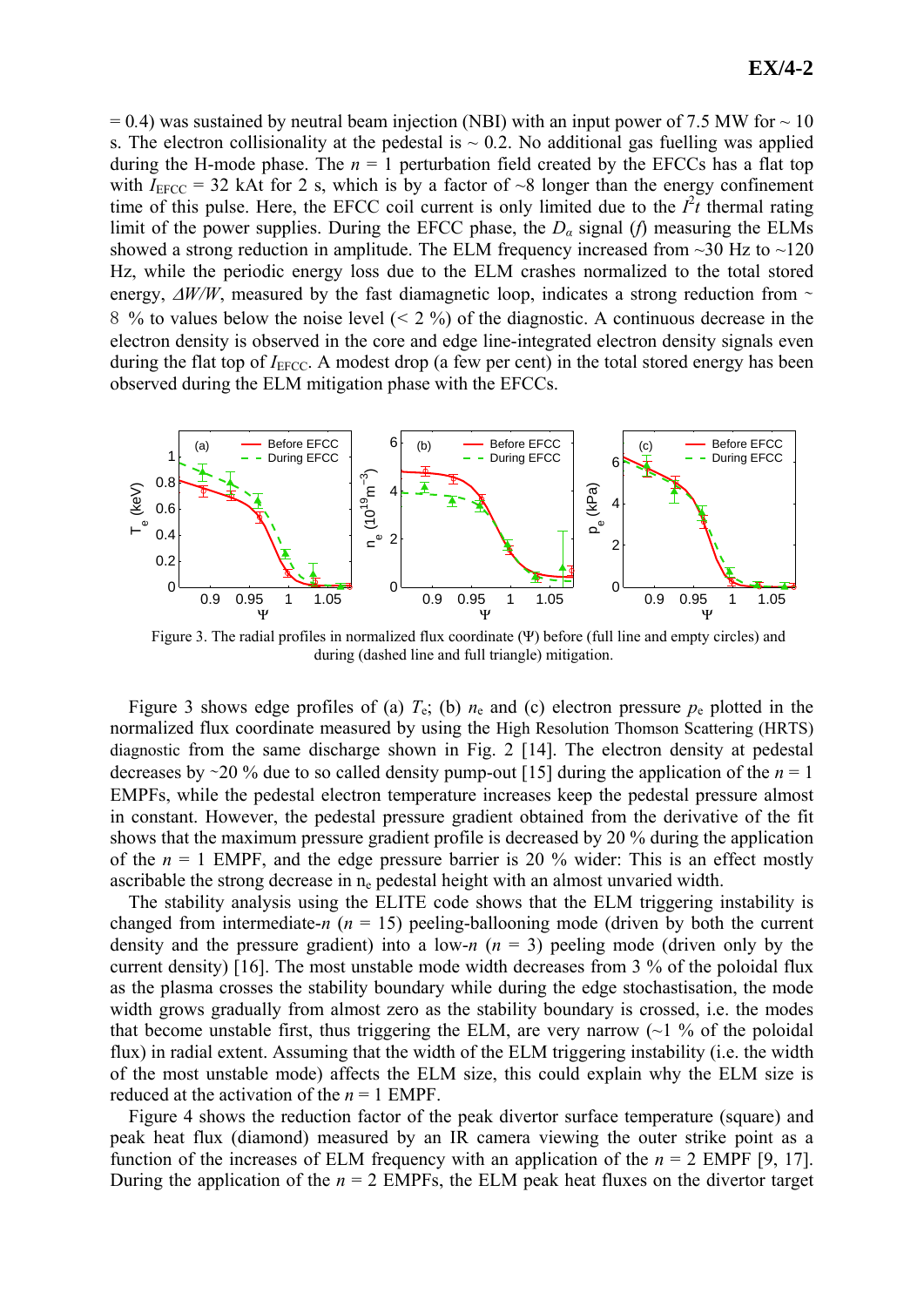reduces by a roughly the same factor as the increase of the ELM frequency. It is consistent with the reduction in the ELM size  $(\Delta W)$  by the same factor. The reduction in heat flux is mainly due to the drop of particle flux rather than the change of the electron temperature. Here, the heat fluxes are measured by both Langmuir probes embedded in the divertor tiles and a fast IR camera viewing the divertor targets. A reduction in the particle flux has been also observed on the outer limiter during the ELM mitigation with EMPF as shown in Fig. 5. The normalized number of larger ELMs indicated with a lager particle flux reduced significantly which benefits the life time of the limiter.

 In addition, the results from the quartz microbalance (QMB) [18] measuring the amount of carbon deposited in the inner divertor louvre indicates clearly less erosion of carbon on the divertor with mitigated ELMs. In type-I ELMy H-mode plasmas, netdeposition of carbon on the QMB with a growth rate of ∼0.6 nm/s was observed. However, when the large ELMs were mitigated by an application of low *n* EMPFs, net-erosion of carbon from the QMB (∼0.25 nm/s) was observed, which is mainly due to a strong reduction of the carbon flux but still having a significant deuterium flux.



Figure 4. Heat load mitigation efficiency with an  $n = 2$  EMPF



Figure 5. Normalized number of ELMs as a function of the saturation current measured during ELMs with and without an  $n = 1$  EMPF.

To identify the character of the mitigated ELMs a heating power scan with four different levels of NBI power,  $P_{\text{NBI}}$ , of 10, 11.2, 14, 15.2 MW has been carried out. The target plasma was operated with ITER baseline scenario ( $q_{95} = 3$ ) with  $I_p$  of 2 MA and  $B_t$  of 1.85 T. Figure 6 shows the ELM frequency as a function of  $P_{\text{NBI}}$ . The frequency of the mitigated ELMs increases when  $P_{\text{NH}}$  is increased. The power dependence of the ELM frequency is similar to normal type-I ELMs (as shown in the case without  $n = 1$  EMPF). However, the mitigated ELMs with  $n = 1$  field have a higher frequency and are smaller in size.

Compensation of the density pump-out effect due to the application of the external  $n = 1$ field has been performed with gas puffing on JET. The target plasma in this experiment is chosen from the power scan in the ITER baseline scenario described in the previous section. The gas puffing started just after the injection of NBI and  $\sim$ 1 s before the  $n = 1$  field was applied. The total gas puffing rate has systematically increased from discharge to discharge from 4.2, 7.8, 11.9, up to 15.4  $10^{21}$  el/s keeping the same NBI input power of 11.2 MW.

Figure 7 shows that the central line integrated electron density as function of *I*<sub>EFCC</sub>. Without additional gas fuelling, the electron density starts to drop at  $I_{\text{EFCC}} = 13$  kAt. The reduction of  $n_{\rm e}l$ ,  $\Delta n_{\rm e}l$ , due to the pump-out effect does linearly depend on the amplitude of I<sub>EFCC</sub>. However, a contiguous drop in  $n_e l$  is observed even after  $I_{\text{EFCC}}$  reached the flat top value, which indicates that full stationarity hasn't been reached in the unfuelled case. The Greenwald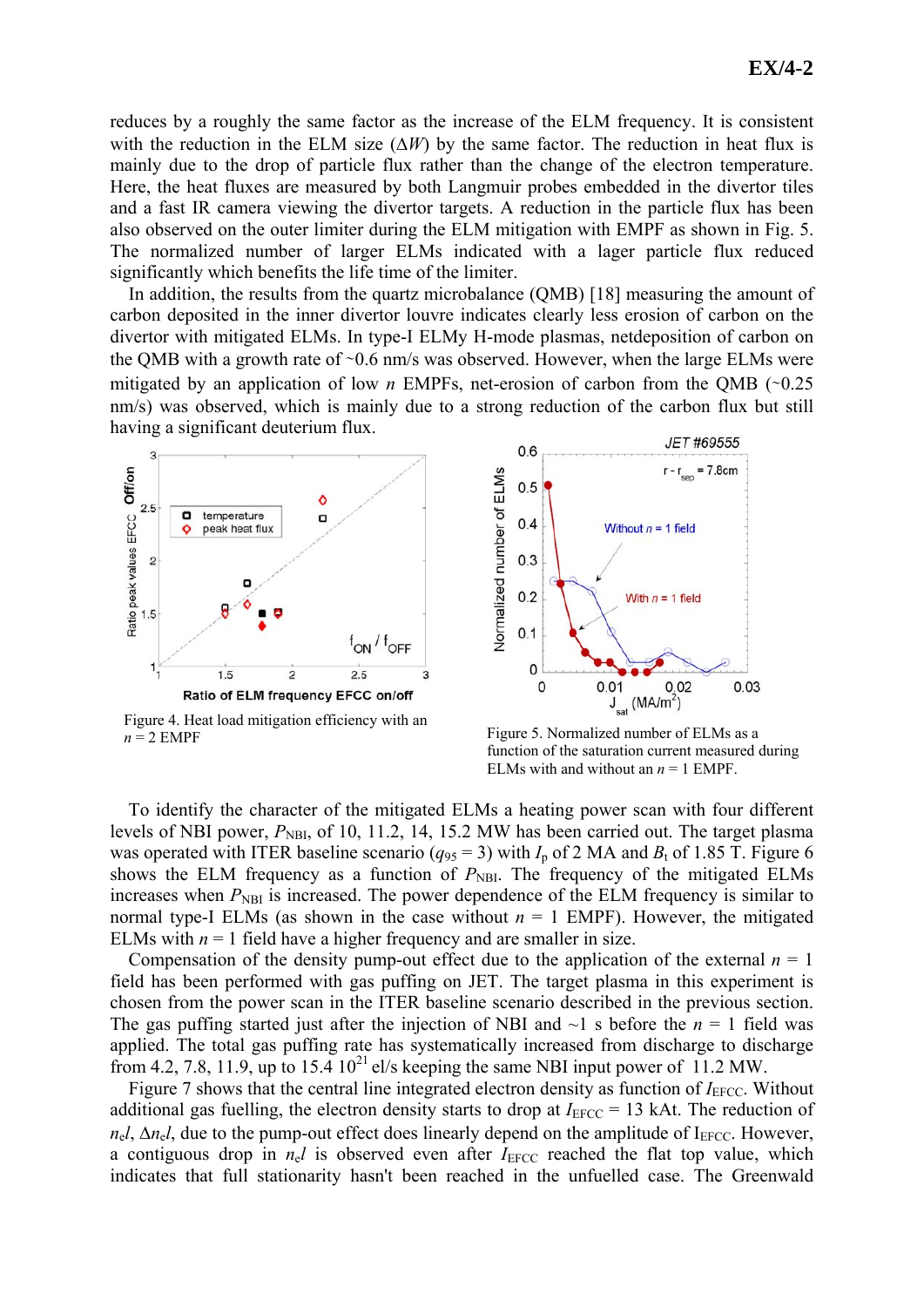fraction,  $f_{GW}$ , drops from 0.68 to 0.55. When gas puffing is applied with a total gas rate of 7.8  $10^{21}$  el/s, the target plasma density increased ( $f_{GW} = 0.73$ ) and maintains a constant value even with application of the  $n = 1$  perturbation field. The further increase of the gas fuelling rate up to 15.4 10<sup>21</sup> el/s yields a Greenwald density of  $f_{GW} = 0.95$  before application of the  $n = 1$  field, however, the plasma density drop with increasing *I*<sub>EFCC</sub> appears again after the critical *I*<sub>EFCC</sub> of 13 kAt was exceeded. These results demonstrate that there is an optimized fuelling rate for the compensation of the density pump-out effect. Nevertheless, the plasma confinement becomes worse when the plasma density is chosen too high (close to Greenwald Limit) in the low triangularity target plasma. There is a limitation to achieve a high plasma density without degradation of plasma confinement with an  $n = 1$  field in low triangularity plasmas. Further investigation of the ELM mitigation with an  $n = 1$  field will be performed in high density, high triangularity plasmas in the near future. However, it should be noted that there is no further drop of the density during the flat top of *I*<sub>EFCC</sub> in the discharges with gas fuelling.

The influence of an  $n = 1$  field on the profiles of  $n_e$ ,  $T_e$  and  $p_e$  for the discharges with no gas fuelling and optimized gas fuelling at a rate of 7.8  $10^{21}$  el/s. Without gas fuelling, the application of an  $n = 1$  field lets the density drop everywhere from core to edge while the electron temperature increases in the core stronger than that at the plasma edge. By application of gas fuelling, both, plasma density and temperature in the plasma core remain the same as before. However, an increase of the edge density and a drop in the edge temperature are observed. The electron density profile is getting flatter with gas fuelling, while the temperature profile becomes steeper in the plasma core. A similar influence of an n  $= 1$  field on the electron pressure profile has been observed in plasmas with and without gas fuelling.

Below the optimised fuelling rate, the influence of gas fuelling on the frequency of the mitigated ELMs is weak. Once the gas rate increases over the optimised value, a clear rise of the ELM frequencies is observed in both cases with and without the  $n = 1$  EMPF.





frequency measured during the phases with and without an  $n = 1$  EMPF.

Figure 7. Central line-integrated density as a function of *I*EF Figure 6. Heating power dependence of ELM Figure 7. Central line-integrated density as a function frequency measured during the phases with and *I*<sub>EFCC</sub> for the discharges with and without gas fuelling.

Self-similar braking of plasma toroidal rotation  $(v_{\text{tor}})$  has been observed at plasma core during application of EFCC in both,  $n = 1$  and  $n = 2$  configurations while a strong braking appears at the plasma edge near the pedestal. Figure 8 shows the time evolutions of plasma toroidal rotation  $v_{\text{tor}}$  (upper),  $I_{\text{EFCC}}$  and (middle) the normalized toroidal ration to that measured before application of EFCC in a target plasma  $(I_p = 1.4 \text{ MA}; B_t = 1.84 \text{ T}; q_{95} = 4.6;$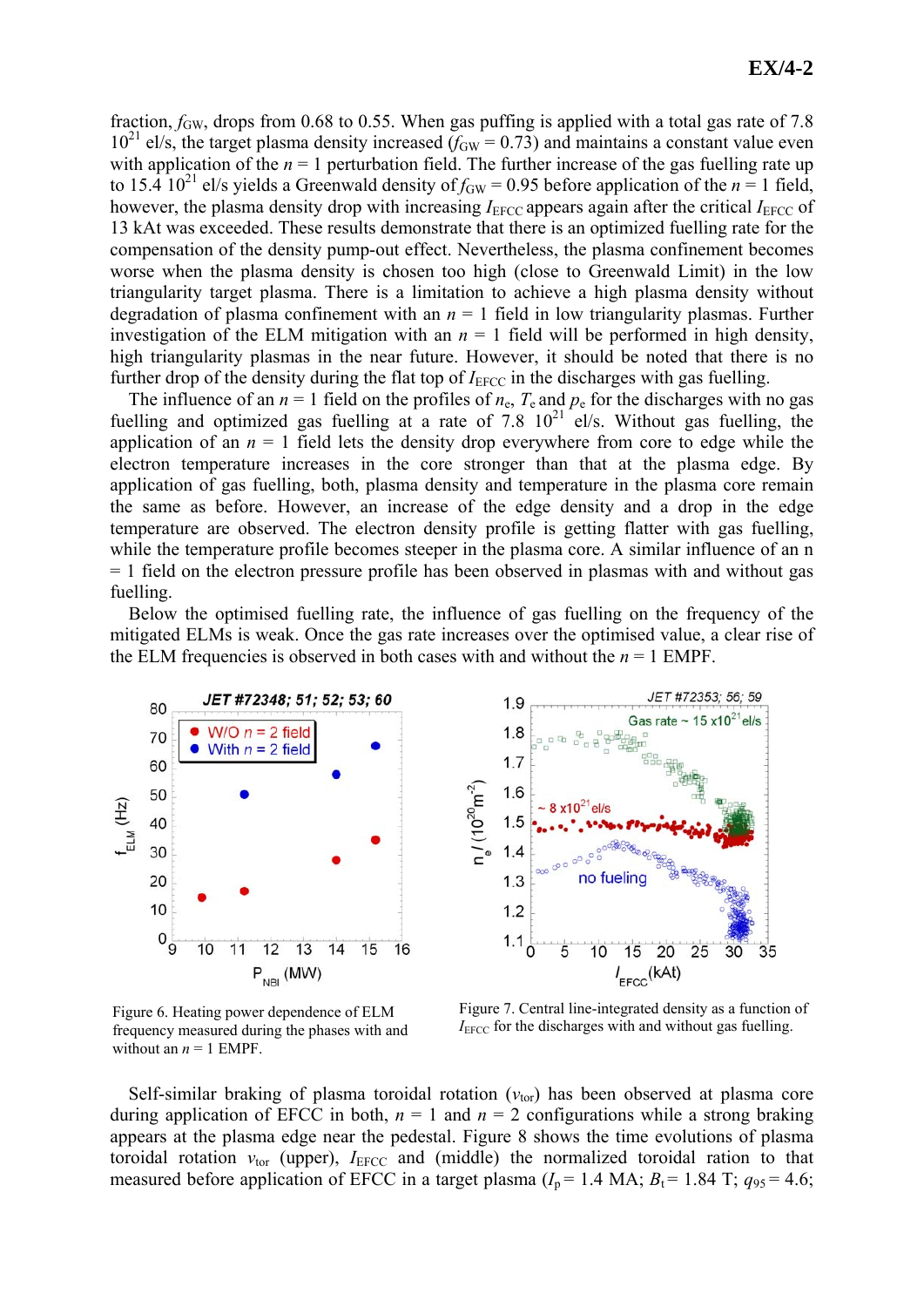$P_{\text{NBI}} = 10$  MW).  $v_{\text{tor}}$  braking follows the increase of the EFCC coil current and depends linearly on the effective perturbation field. The edge braking effect near the plasma pedestal  $(R = 3.69 - 3.77$  m) is stronger than the braking in the plasma core  $(R = 3.1 - 3.62$  m). Here the R is the plasma major radius and the plasma magnetic axis is  $\sim$  3.04 m in this discharge. No dependence on  $q_{95}$  (at constant  $B_t$ ) has been observed in a wide window of  $q_{95} = 4.8 - 3.0$ . No clear dependence of toroidal rotation braking on the plasma collisionality has been observed in the range  $v^* = 0.004 - 0.012$ . The strong braking of core MHD rotation has also been observed by Mirnov coils. When the  $n = 1$  EMPF was applied, the frequency of the sawteeth precursor mode,  $f_{PC}^{ST}$  at in the plasma core was reduced from 10 to 6 kHz when the *I*<sub>EFCC</sub> increased up to 24 kAt. There is a critical value of the *I*<sub>EFCC</sub> observed above which the  $f_{PC}$ <sup>ST</sup> started to decrease. The changes of  $f_{PC}$ <sup>ST</sup> are linearly dependent on the amplitude of the *I*<sub>EFCC</sub> after the critical value (∼12 kAt) of the *I*<sub>EFCC</sub> has been exceeded. Similar plasma braking effect has been observed with  $n = 1$  and  $n = 2$  EMPFs when a same EFCC coil current was applied. Since the amplitudes of both  $n = 1$  and 2 harmonics in  $n = 2$  EFCC configuration are by a factor of 4 smaller than that of  $n = 1$  harmonic in  $n = 1$  EFCC configuration as shown in figure 1 (right), this indicates that non-resonant magnetic braking could play a role in affecting the plasma rotation [19].



JPN 72272, KC1M coil: H304 50 45 40  $-0.75$ 35 Frequency (KHz)  $30$  $25$  $-2.5$  $\overline{c}$  $15$  $-4.25$  $10$ اتا و<br>18  $\frac{21}{\text{Time (s)}}$  $19$  $20$  $22$  $23$  $2\ell$ 

Figure 9. Frequency spectrum of a pick-up coil measurement  $(I_p = 1.4 \text{ MA}; B_t = 1.85; P_{NBI} = 11 \text{ MW}; I_{EFCC} = 32 \text{ kAt}.$ 

Figure8. Time evolution of (upper) plasma toroidal angle velocity, *I*<sub>EFCC</sub> and (lower) normalized angular frequency to that before EFCC switched on. The signals in the upper figure from up to bottom are measured from different plasma radii from core to edge.

The interaction of the  $n = 2$  EMPF with the pre-seeded  $m/n = 3/2$  NTM has been observed. Figure 9 shows the frequency spectrum of a Mirnov coil. The time evolution of  $I_{\text{EFCC}}$  is plotted in the same figure. The *m/n*=3/2 NTM was triggered by a large perturbation of sawtooth crash before the EFCC is applied. There is no increasing of the amplitude of the 3/2 mode even *I*<sub>EFCC</sub> is increased up to 32 kAt. The frequency of the 3/2 mode reduced from 17kHz to 10kHz, while  $f_{PC}^{ST}$  is reduced with a similar factor from 8kHz to 5kHz. There is no clear difference of the rotation braking effect by the  $n = 2$  EMPFs for the plasmas with and without a 3/2 NTM. This result indicates the *m/n*=3/2 sideband of the EFCC induced field